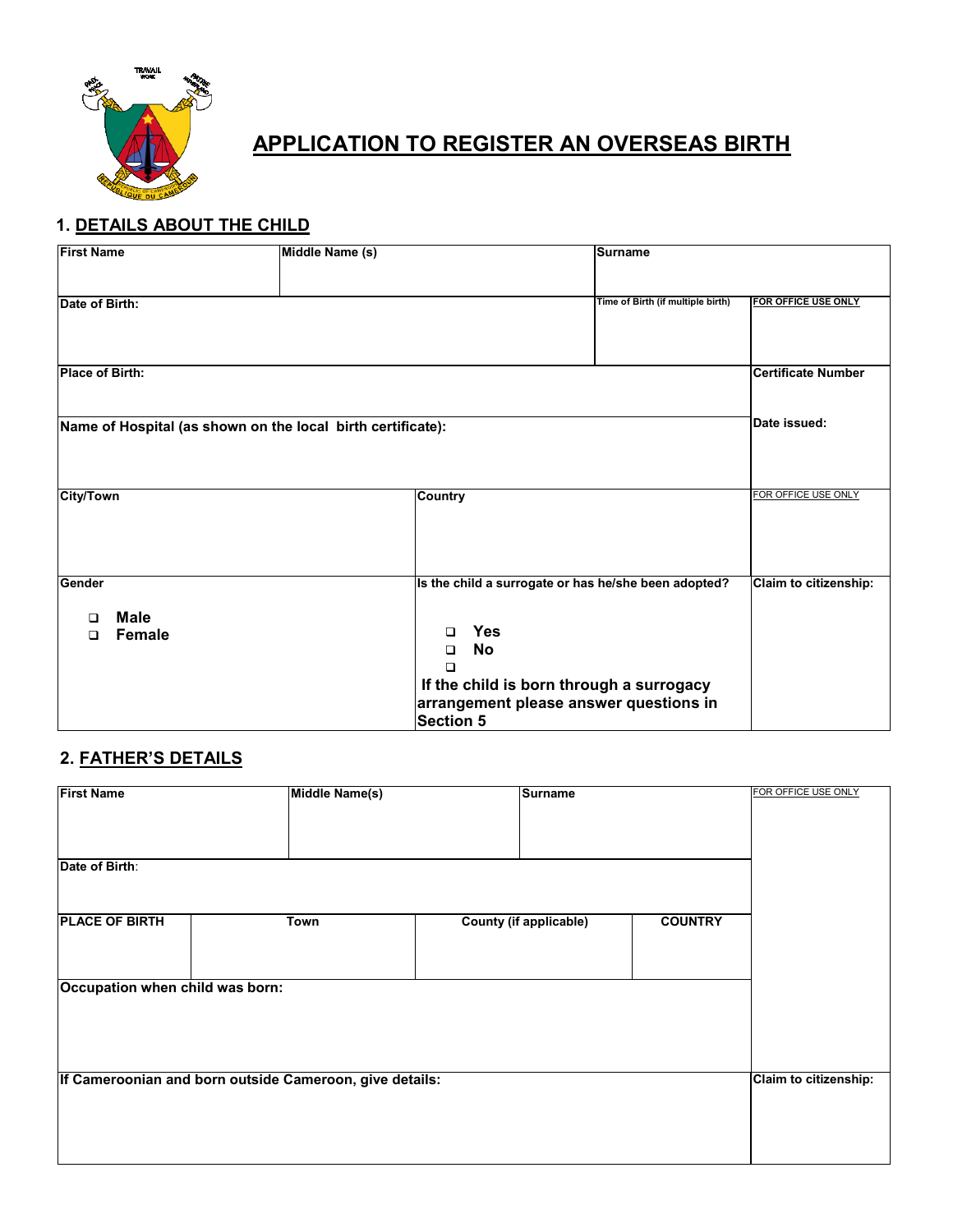### **3. DETAILS ABOUT THE PARENT'S MARRIAGE (IF APPLICABLE):**

| <b>FATHER</b><br>o<br><b>SINGLE</b>                                  | <b>MOTHER</b> | <b>SINGLE</b>                                     |             | DATE OF MARRIAGE IF<br><b>APPLICABLE</b> |      | If previously married, how many previous<br>marriages? |               |
|----------------------------------------------------------------------|---------------|---------------------------------------------------|-------------|------------------------------------------|------|--------------------------------------------------------|---------------|
| o<br><b>MARRIED</b><br>∣□<br><b>WIDOWER</b><br>10<br><b>DIVORCED</b> |               | <b>MARRIED</b><br><b>WIDOW</b><br><b>DIVORCED</b> | <b>Date</b> | <b>Month</b>                             | Year | Father                                                 | <b>Mother</b> |

# **4. MOTHER'S DETAILS**

| <b>First Name</b>                                 | Middle Name(s) | <b>Surname</b>                                      |                | FOR OFFICE USE ONLY         |
|---------------------------------------------------|----------------|-----------------------------------------------------|----------------|-----------------------------|
|                                                   |                |                                                     |                |                             |
| <b>Maiden Name</b>                                |                | Surname at Marriage (if different from Maiden Name) |                |                             |
|                                                   |                |                                                     |                |                             |
| Date of Birth:                                    |                |                                                     |                |                             |
|                                                   |                |                                                     |                |                             |
| <b>PLACE OF BIRTH</b>                             | Town           | <b>County (if applicable)</b>                       | <b>COUNTRY</b> |                             |
|                                                   |                |                                                     |                |                             |
| Occupation at the time of child's birth           |                |                                                     |                |                             |
|                                                   |                |                                                     |                |                             |
| If British and born outside the UK, give details: |                |                                                     |                | <b>Claim to Citizenship</b> |
|                                                   |                |                                                     |                |                             |
|                                                   |                |                                                     |                |                             |
|                                                   |                |                                                     |                |                             |

# **6. DETAILS ABOUT THE INFORMANT** *(i.e. person completing this form)*:

| <b>FIRST NAME &amp; SURNAME</b> | <b>Relationship to child</b>       |  |  |  |
|---------------------------------|------------------------------------|--|--|--|
| Mr/Mrs/Ms/Miss*                 | Father<br>Mother<br>Self<br>Other. |  |  |  |

#### **7. Address in the Netherlands**

| Street:        |               |             |                      |  |
|----------------|---------------|-------------|----------------------|--|
| House Number:  |               |             |                      |  |
|                |               |             |                      |  |
| <b>Town</b>    |               |             |                      |  |
| Postcode       |               |             |                      |  |
| Telephone Work | <b>Mobile</b> | <b>Home</b> | <b>Email Address</b> |  |
|                |               |             |                      |  |
|                |               |             |                      |  |